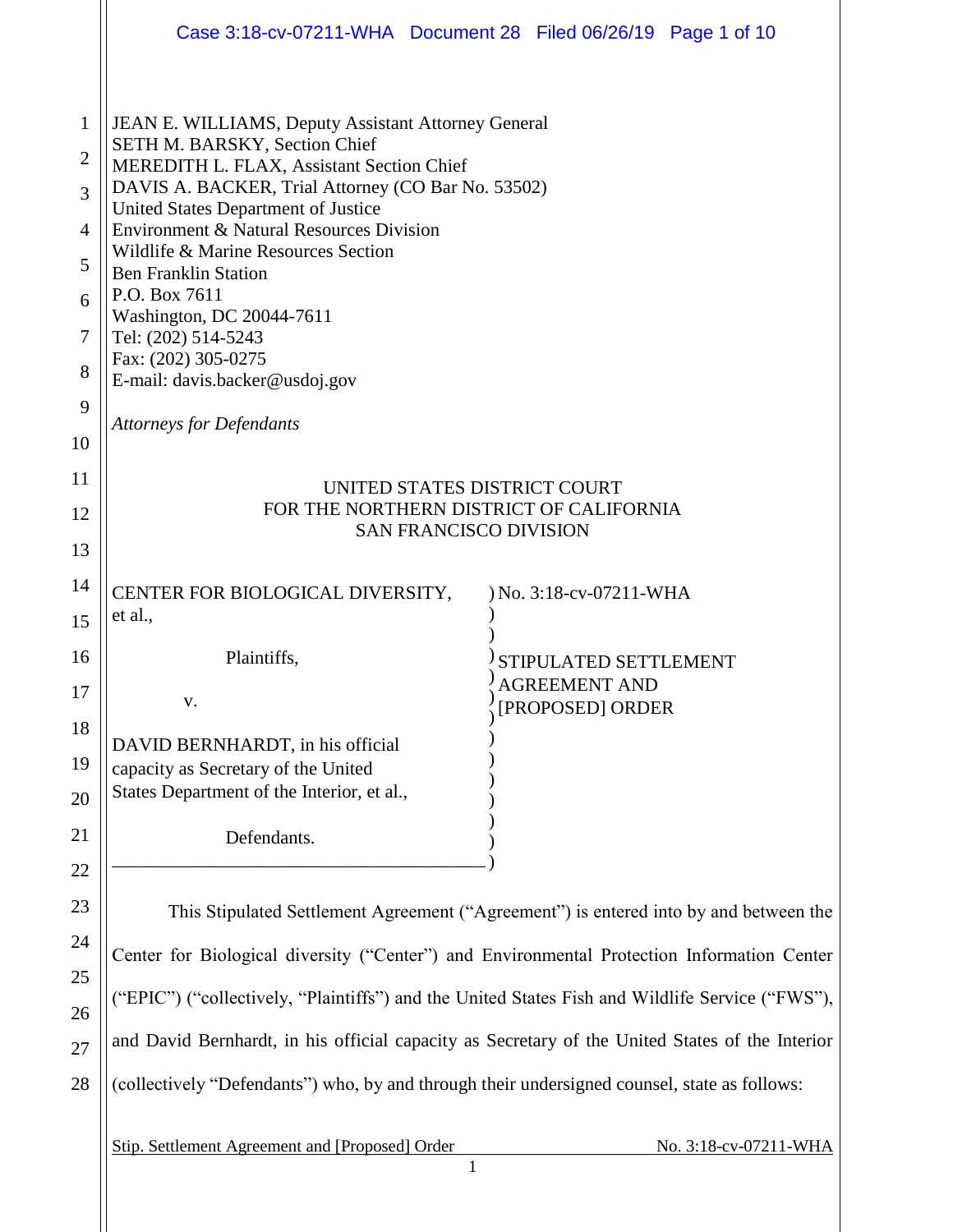# Case 3:18-cv-07211-WHA Document 28 Filed 06/26/19 Page 2 of 10

WHEREAS, the Center submitted a petition to FWS on July 11, 2012 to list the Shasta salamander (*Hydromantes shastae*) as threatened or endangered under the Endangered Species Act ("ESA"), 16 U.S.C. §§ 1531, *et seq*.;

WHEREAS, on September 18, 2015, FWS issued a 90-day finding on the Center's petition to list the Shasta salamander, pursuant to 16 U.S.C. § 1533(b)(3)(A), concluding that the Center's petition presented substantial scientific or commercial information indicating that listing the Shasta salamander under the ESA may be warranted, 80 Fed. Reg. 56,429;

WHEREAS, on July 26, 2018 the Center sent Defendants a letter stating its intent to file suit to compel FWS to issue a finding pursuant to  $16$  U.S.C.  $\S 1533(b)(3)(B)$  ("12-month finding") as to whether listing the Shasta salamander under the ESA is warranted, not warranted, or warranted but precluded;

WHEREAS, on November 29, 2018, Plaintiffs filed the above-captioned action to compel FWS to issue a 12-month finding as to whether the listing of the Shasta salamander is warranted, not warranted, or warranted but precluded;

WHEREAS, the Parties, through their authorized representatives, and without any final adjudication of the issues of fact or law with respect to Plaintiff's claims, have negotiated a settlement that they consider to be a just, fair, adequate, and equitable resolution of the disputes set forth in Plaintiff's Complaint;

WHEREAS, the Parties agree that settlement of this action in this manner is in the public interest and is an appropriate way to resolve Plaintiffs' Complaint;

NOW, THEREFORE, the Parties hereby stipulate and agree as follows:

1

2

3

4

5

6

7

8

9

10

11

12

13

14

15

16

17

18

19

20

21

22

Stip. Settlement Agreement and [Proposed] Order No. 3:18-cv-07211-WHA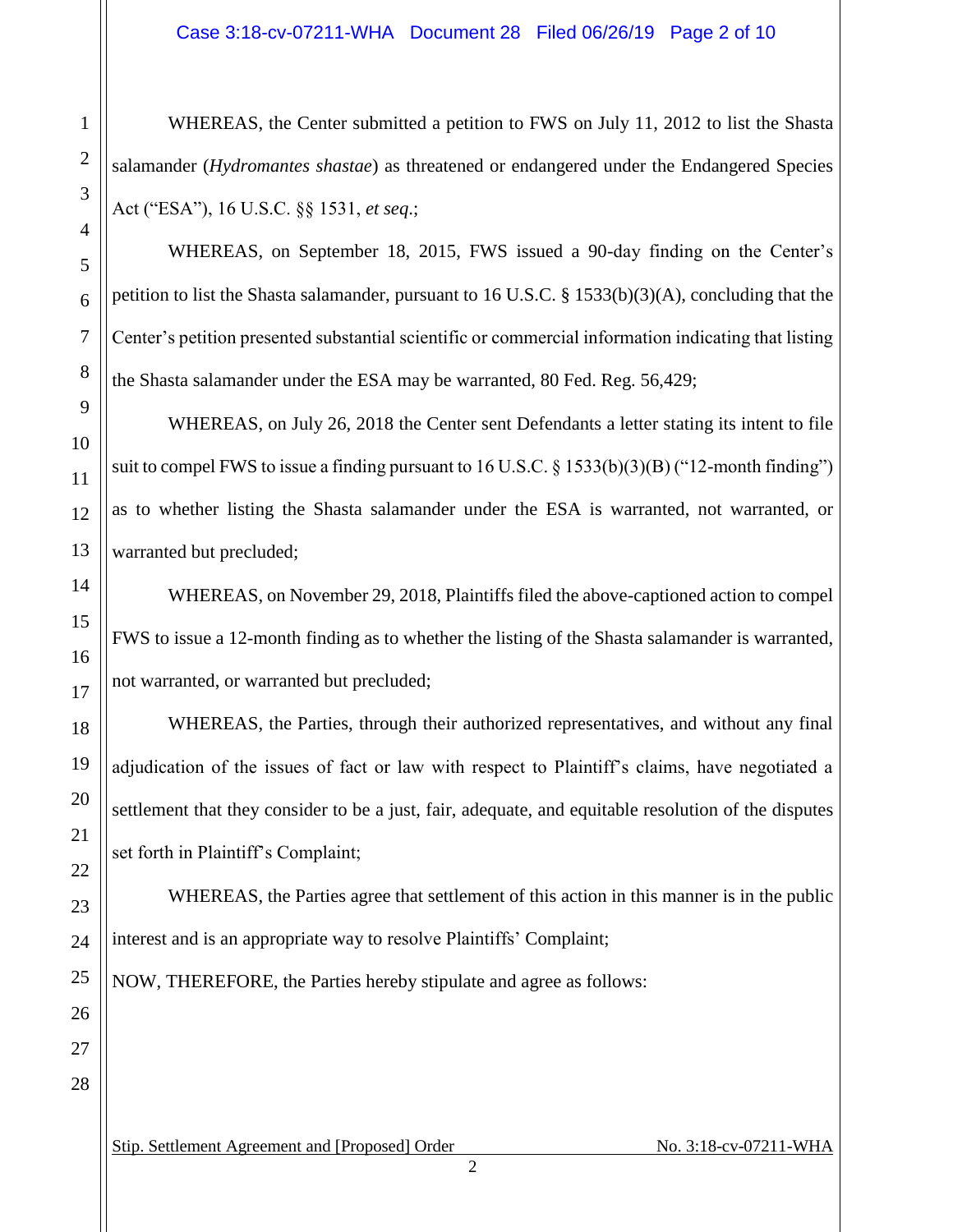- 1. No later than April 30, 2021, FWS shall review the status of the Shasta salamander and submit to the *Federal Register* for publication a 12-month finding as to whether listing the Shasta salamander is warranted pursuant to the ESA, 16 U.S.C. § 1533(b)(3)(B);
- 2. The Order entering this Agreement may be modified by the Court upon good cause shown, consistent with the Federal Rules of Civil Procedure, by written stipulation between the Parties filed with and approved by the Court, or upon written motion filed by one of the Parties and granted by the Court. In the event that either Party seeks to modify the terms of this Agreement, including the deadline specified in Paragraph 1, or in the event of a dispute arising out of or relating to this Agreement, or in the event that either Party believes that the other Party has failed to comply with any term or condition of this Agreement, the Party seeking the modification, raising the dispute, or seeking enforcement shall provide the other Party with notice of the claim or modification. The Parties agree that they will meet and confer (either telephonically or in person) at the earliest possible time in a good-faith effort to resolve the claim before seeking relief from the Court. If the Parties are unable to resolve the claim themselves, either Party may seek relief from the Court.
- 3. In the event that Defendants fail to meet the deadline in Paragraph 1 and have not sought to modify this Agreement, Plaintiffs' first remedy shall be a motion to enforce the terms of this Agreement, after following the dispute resolution procedures described above. This Agreement shall not, in the first instance, be enforceable through a proceeding for contempt of court.
- 4. This Agreement requires only that Defendants take the action specified in Paragraph 1. No provision of this Agreement shall be interpreted as, or constitute, a commitment or

Stip. Settlement Agreement and [Proposed] Order No. 3:18-cv-07211-WHA

1

2

3

4

5

6

7

8

9

10

11

12

13

14

15

16

17

18

19

20

21

22

23

24

25

26

27

28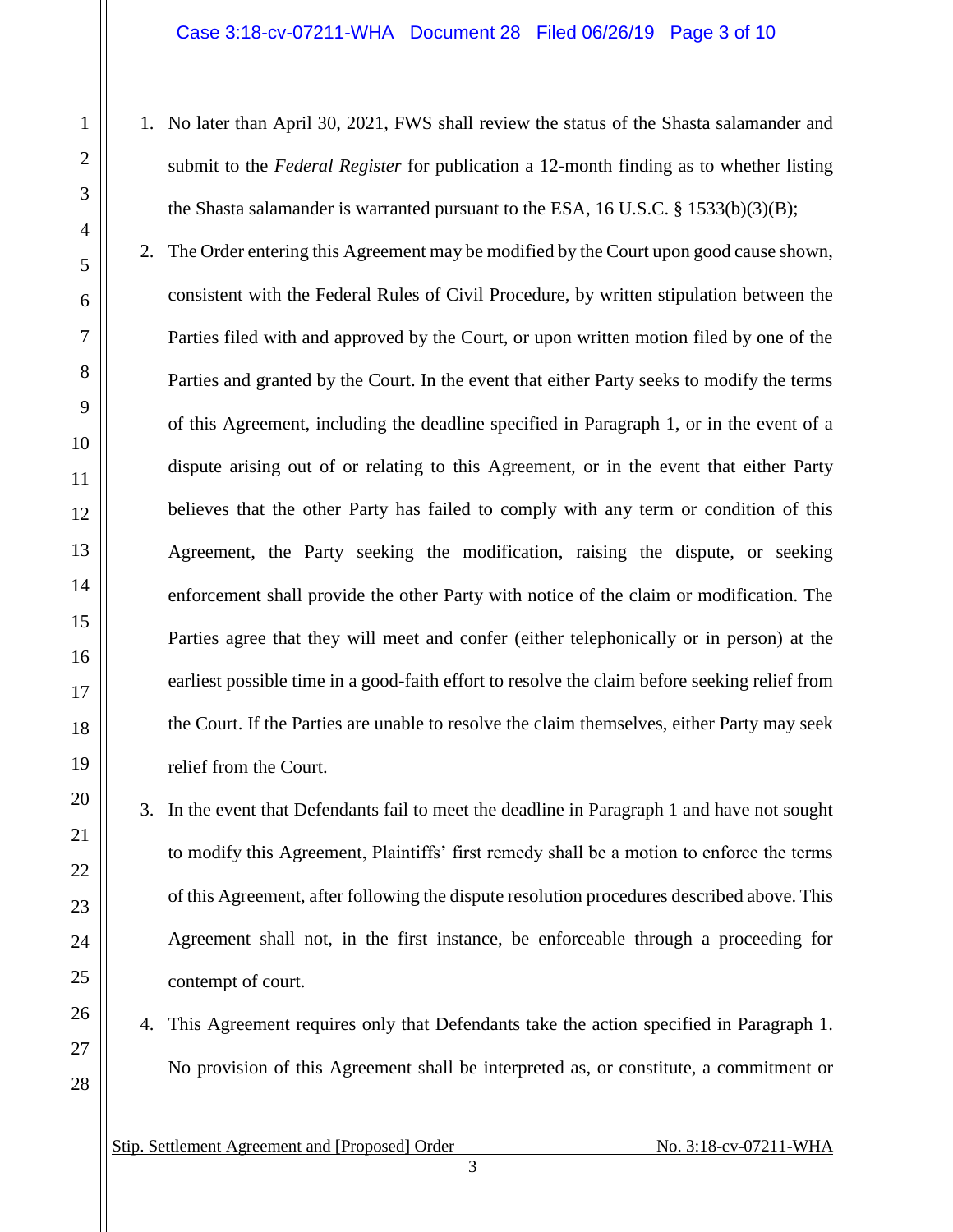#### Case 3:18-cv-07211-WHA Document 28 Filed 06/26/19 Page 4 of 10

requirement that Defendants take action in contravention of the ESA, the Administrative Procedure Act ("APA"), or any other law or regulation, either substantive or procedural. Nothing in this Agreement shall be construed to limit or modify the discretion accorded to Defendants by the ESA, APA, or general principles of administrative law with respect to the procedures to be followed in making any determination required herein, or as to the substance of any determinations made pursuant to Paragraph 1 of the Agreement. To challenge any final determination issued pursuant to Paragraph 1, Plaintiffs must file a separate action. Defendants reserve the right to raise any applicable claims or defenses to such challenges.

- 5. No part of this Agreement shall have precedential value in any litigation or in representations before any court or forum or in any public setting. No Party shall use this Agreement or the terms herein as evidence of what does or does not constitute a reasonable timeline for issuing a 12-month listing decision for any listed species.
- 6. Nothing in this Agreement shall be construed or offered as evidence in any proceeding as an admission or concession of any wrongdoing, liability, or any issue of fact or law concerning the claims settled under this Agreement or any similar claims brought in the future by any other party. Except as expressly provided in this Agreement, none of the Parties waives or relinquishes any legal rights, claims, or defenses it may have. This Agreement is executed for the purpose of settling Plaintiffs' Complaint, and nothing herein shall be construed as precedent having preclusive effect in any other context.
- 7. Without waiving any defenses or making any admissions, Defendant agrees to pay Plaintiff \$6,000 in attorneys' fees and costs. Plaintiff agrees to accept the \$6,000 from Defendant in full satisfaction of any and all claims, demands, rights, and causes of action

Stip. Settlement Agreement and [Proposed] Order No. 3:18-cv-07211-WHA

1

2

3

4

5

6

7

8

9

10

11

12

13

14

15

16

17

18

19

20

21

22

23

24

25

26

27

28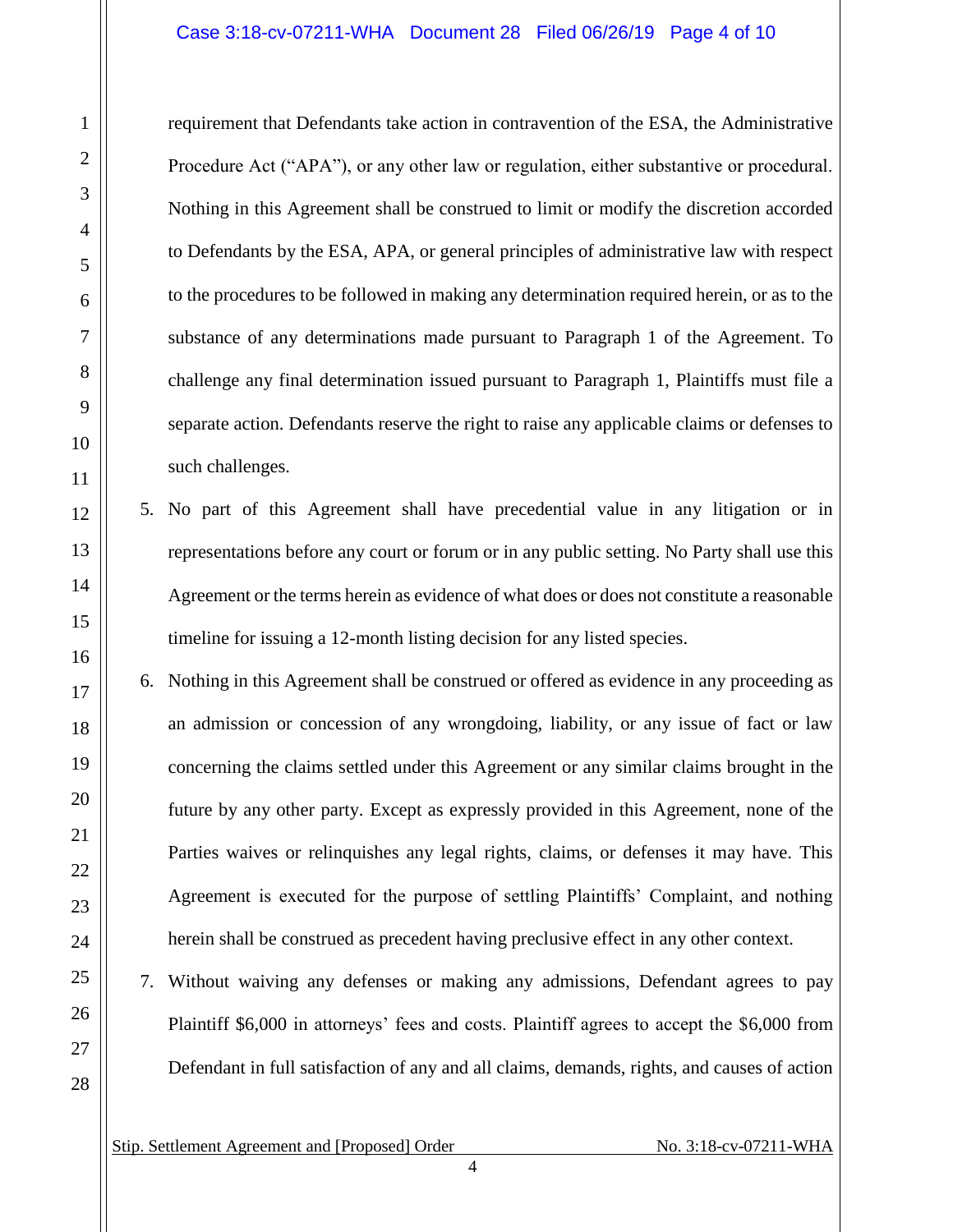for any and all attorneys' fees and costs Plaintiff reasonably incurred in connection with the above captioned litigation through the signing of this Agreement.

- 8. Plaintiff agrees to furnish Defendant with the information necessary to effectuate the \$6,000 payment set forth by Paragraph 8. Payment will be made to the Center by electronic funds transfer. Defendant agrees to submit all necessary paperwork for the processing of the attorneys' fees award within fifteen (15) days from receipt of the necessary information from Plaintiff or from approval of this Agreement by the Court, whichever is later.
- 9. By this agreement, Defendant does not waive any right to contest fees and costs claimed by Plaintiff or Plaintiff's counsel in any future litigation or continuation of the present action.
- 10. Nothing in this Agreement shall be interpreted as, or shall constitute, a requirement that Defendants are obligated to pay any funds exceeding those available, or take any action in contravention of the Anti-Deficiency Act, 31 U.S.C. § 1341, or any other applicable appropriations law.
- 11. The Parties agree that this Agreement was negotiated in good faith and that it constitutes a settlement of claims that were dispute by the Parties. By entering into this Agreement, none of the Parties waive any legal rights, claims, or defenses except as expressly stated herein. This Stipulation contains all of the terms of agreement between the Parties concerning the Complaint, and is intended to be the final and sole agreement between the Parties with respect thereto. The Parties agree that any prior or contemporaneous representations or understanding not explicitly contained in this written Agreement, whether written or oral, are of no further legal or equitable force or effect.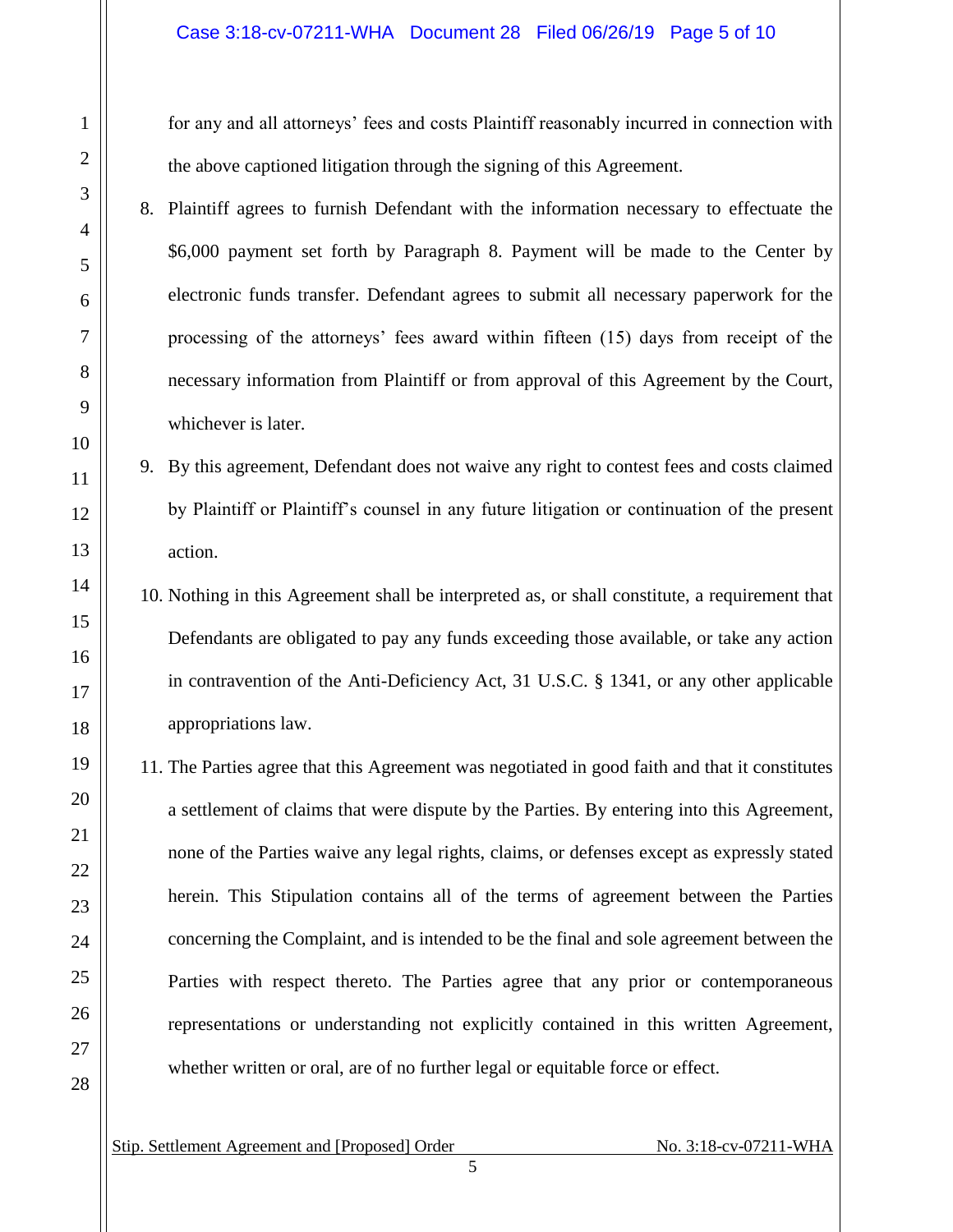### Case 3:18-cv-07211-WHA Document 28 Filed 06/26/19 Page 6 of 10

- 12. The undersigned representatives of each Party certify that they are fully authorized by the Party or Parties they represent to agree to the terms and conditions of this Agreement and do hereby agree to the terms herein. Further, each Party, by and through its undersigned representative, represents and warrants that it has the legal power and authority to enter into this Agreement and bind itself to the terms and conditions contained in this Agreement.
- 13. The terms of this Agreement shall become effective upon entry of an Order by the Court ratifying this Agreement.

14. Upon adoption of this Agreement by the Court, all counts of Plaintiffs' Complaint shall be dismissed with prejudice. Notwithstanding the dismissal of this action, however, the Parties hereby stipulate and respectfully request that the Court retain jurisdiction to oversee compliance with the terms of this Agreement and to resolve any motions to modify such terms. *See Kokkonen v. Guardian Life Ins. Co. of Am.*, 511 U.S. 375 (1994).

1

2

3

4

5

6

7

8

9

10

11

12

13

14

15

16

17

18

19

20

21

22

23

24

25

26

27

*/s/ Jennifer L. Loda* JEAN E. WILLIAMS JENNIFER L. LODA (CA Bar No. 284889) Deputy Assistant Attorney General Center for Biological Diversity SETH M. BARSKY 1212 Broadway, Ste. 800 Section Chief Oakland, CA 94612 MEREDITH L. FLAX Phone: 510-844-7100 x336 Assistant Section Chief Email: jloda@biologicaldiversity.org BRIAN SEGEE (CA Bar No. 200795) */s/ Davis A. Backer \_* Center for Biological Diversity DAVIS A. BACKER 660 S. Figueroa St., Ste. 1000 Trial Attorney (CO Bar No. 53502) Los Angeles, CA 90017 United States Department of Justice Email: [bsegee@biologicaldiversity.org](mailto:bsegee@biologicaldiversity.org) Wildlife & Marine Resources Division

28 *Attorneys for Plaintiffs* P.O. Box 7611

Dated: June 26, 2019 Respectfully submitted,

Phone: (805) 750-8852 Environment & Natural Resources Division Ben Franklin Station Washington, D.C. 20044-7611

Stip. Settlement Agreement and [Proposed] Order No. 3:18-cv-07211-WHA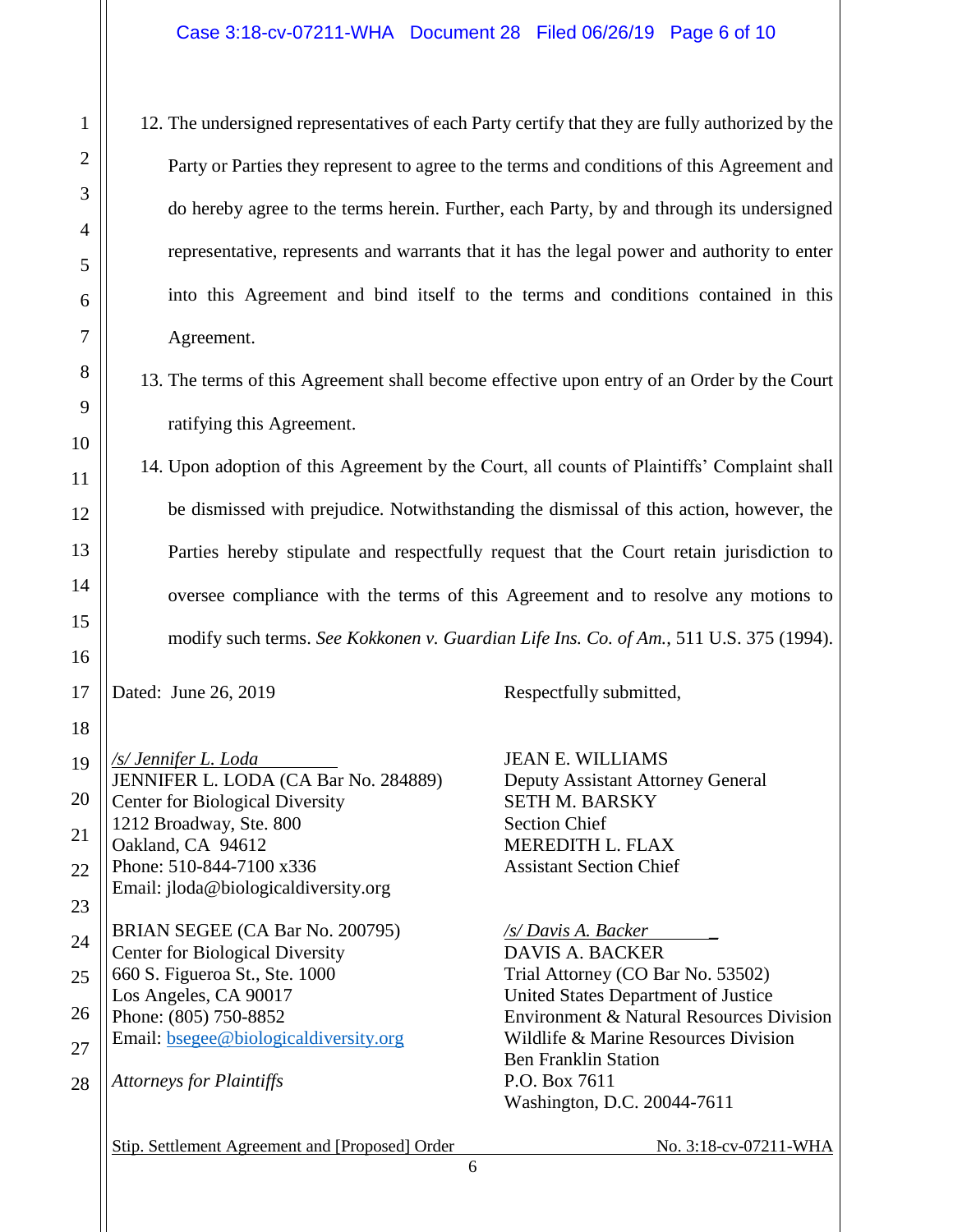Case 3:18-cv-07211-WHA Document 28 Filed 06/26/19 Page 7 of 10

Tel: (202 514-5243 Fax: (202) 305-0275 Email: davis.backer@usdoj.gov

H. HUBERT YANG Trial Attorney (DC Bar No. 491308) United States Department of Justice Environment & Natural Resources Division Wildlife & Marine Resources Section Ben Franklin Station P.O. Box 7611 Washington, DC 20044-7611 Tel: (202) 305-0209 Fax: (202) 305-0275 E-mail: [hubert.yang@usdoj.gov](mailto:hubert.yang@usdoj.gov)

Of Counsel:

LUKE MILLER United States Department of the Interior Office of the Solicitor Pacific Southwest Regional Office

*Attorneys for Defendants*

Stip. Settlement Agreement and [Proposed] Order No. 3:18-cv-07211-WHA

1

2

3

4

5

6

7

8

9

10

11

12

13

14

15

16

17

18

19

20

21

22

23

24

25

26

27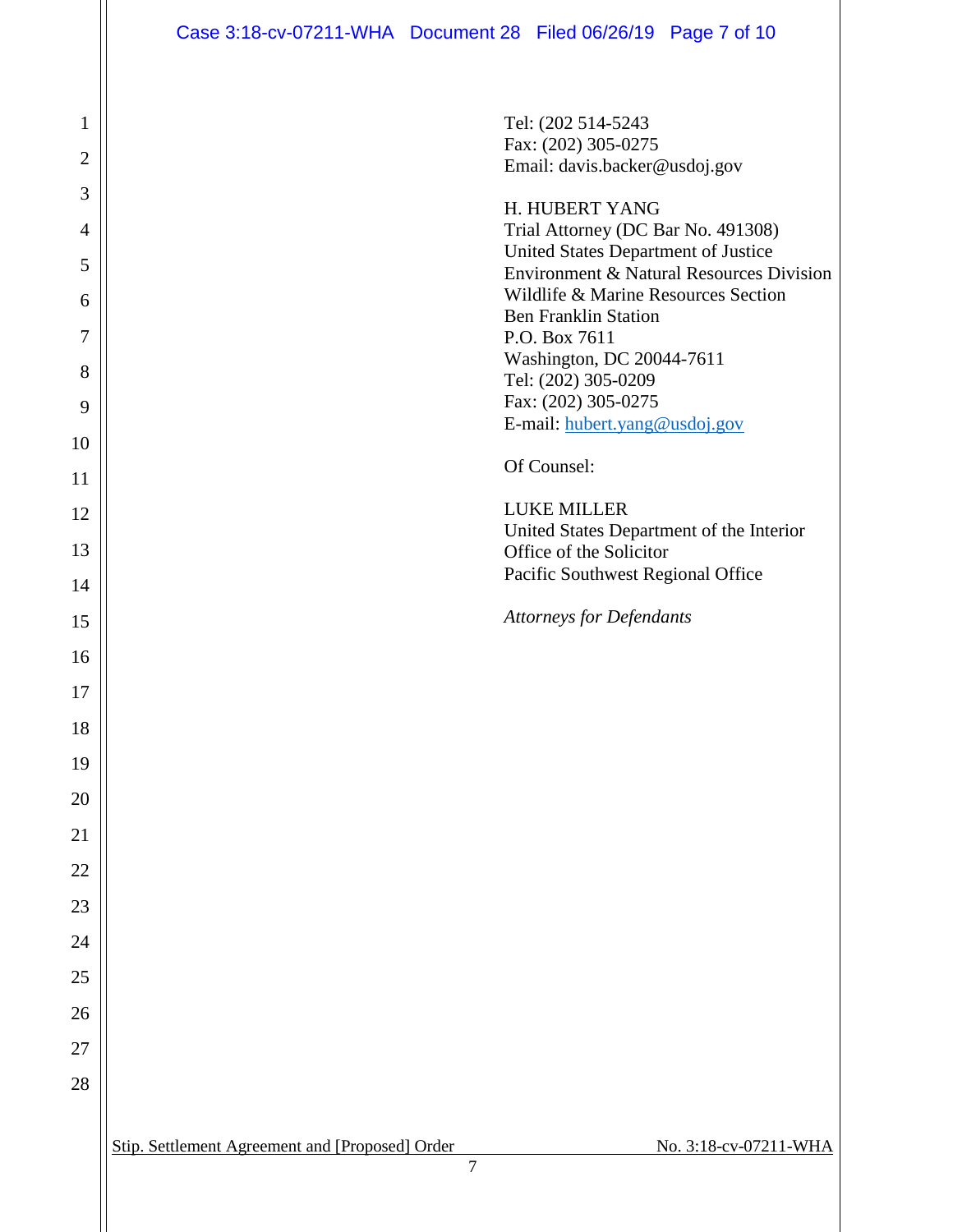|                | Case 3:18-cv-07211-WHA Document 28 Filed 06/26/19 Page 8 of 10                        |
|----------------|---------------------------------------------------------------------------------------|
| $\mathbf{1}$   | [PROPOSED] ORDER                                                                      |
| $\overline{2}$ | The Stipulated Settlement Agreement is approved and all Parties shall comply with its |
| 3              | provisions.                                                                           |
| $\overline{4}$ | IT IS SO ORDERED.                                                                     |
| 5              |                                                                                       |
| 6              |                                                                                       |
| $\overline{7}$ | UNITED STATES DISTRICT JUDGE                                                          |
| 8              |                                                                                       |
| 9              |                                                                                       |
| 10             |                                                                                       |
| 11             |                                                                                       |
| 12<br>13       |                                                                                       |
| 14             |                                                                                       |
| 15             |                                                                                       |
| 16             |                                                                                       |
| 17             |                                                                                       |
| 18             |                                                                                       |
| 19             |                                                                                       |
| $20\,$         |                                                                                       |
| 21             |                                                                                       |
| $22\,$         |                                                                                       |
| 23             |                                                                                       |
| 24             |                                                                                       |
| 25             |                                                                                       |
| $26\,$         |                                                                                       |
| $27\,$         |                                                                                       |
| 28             |                                                                                       |
|                | Stip. Settlement Agreement and [Proposed] Order<br>No. 3:18-cv-07211-WHA              |
|                | $\,8\,$                                                                               |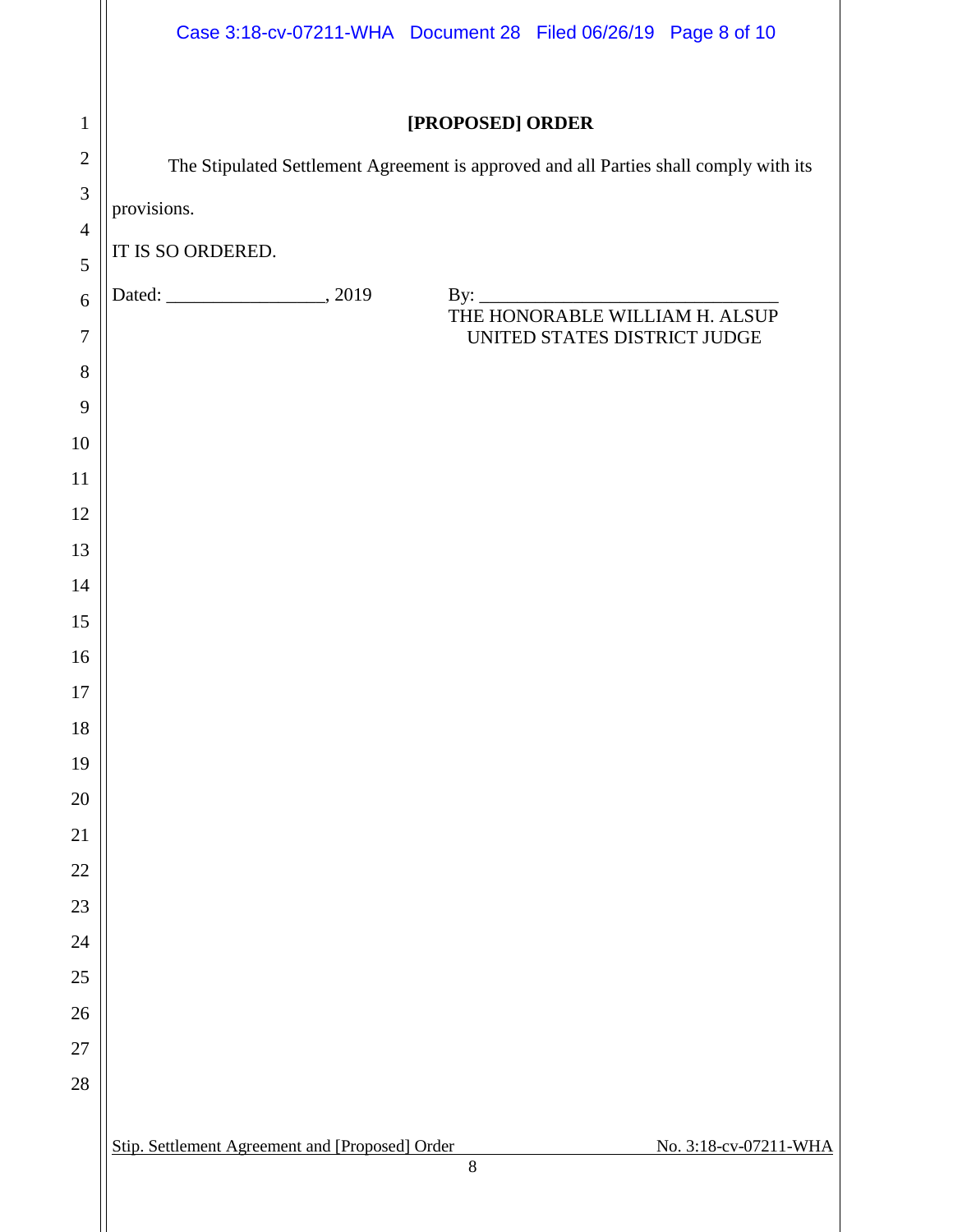# **ATTESTATION OF CONCURRENCE**

Stip. Settlement Agreement and [Proposed] Order No. 3:18-cv-07211-WHA In accordance with Civil Local Rule  $5-1(i)(3)$ , I hereby attest that I obtained concurrence in the filing for the signatures of all counsel indicated by a conformed signature ("/s/") within this e-filed document. */s/ Davis A. Backer* DAVIS A. BACKER Trial Attorney (CO Bar No. 53502) United States Department of Justice Environment & Natural Resources Division Wildlife & Marine Resources Section Ben Franklin Station P.O. Box 7611 Washington, DC 20044-7611 Tel: (202) 514-5243 Fax: (202) 305-0275 E-mail: davis.backer@usdoj.gov